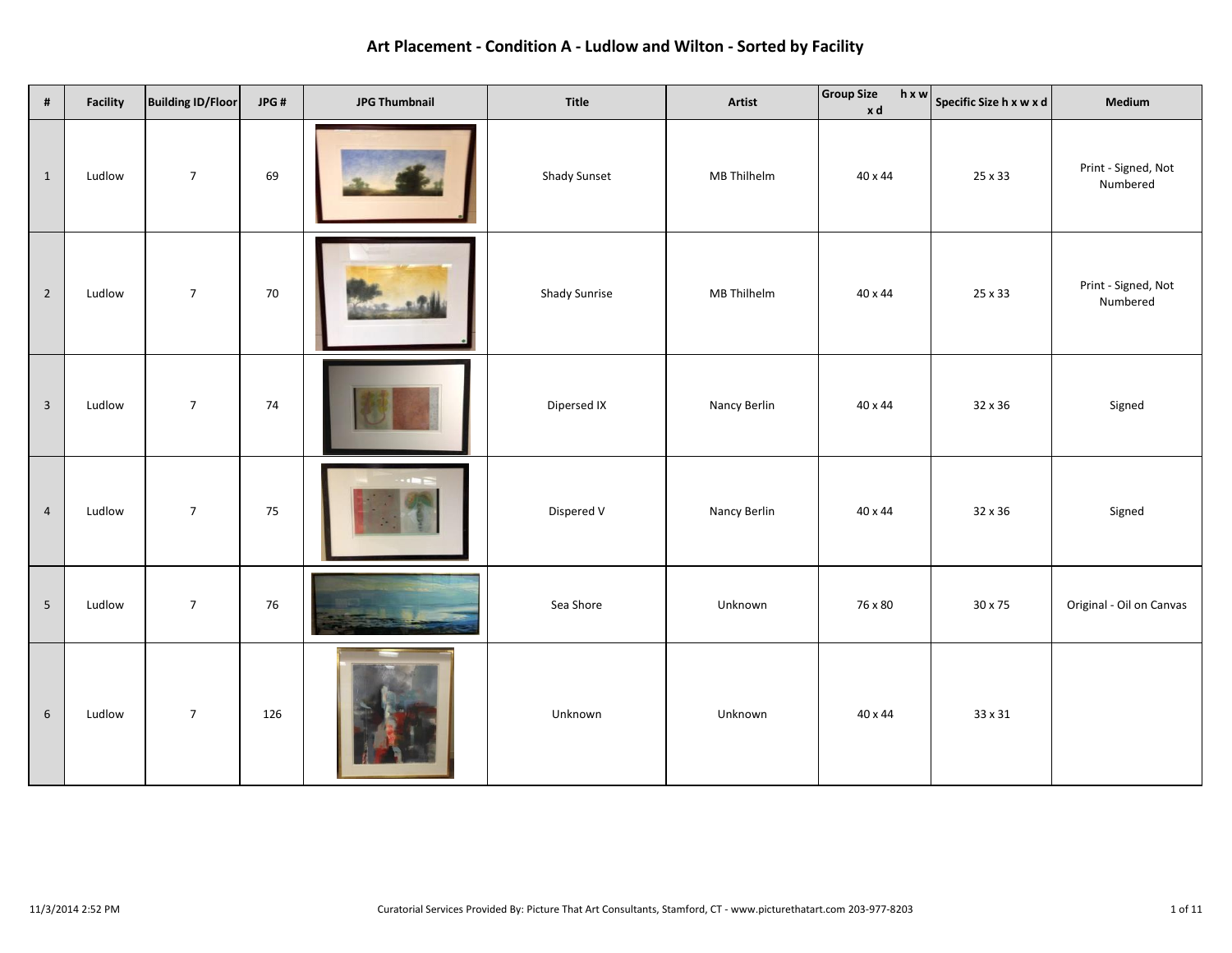| $\pmb{\sharp}$   | <b>Facility</b> | <b>Building ID/Floor</b> | JPG# | <b>JPG Thumbnail</b> | Title               | Artist      | <b>Group Size</b><br>xd | $\left  \begin{array}{c} h \times w \\ \end{array} \right $ Specific Size h x w x d | Medium               |
|------------------|-----------------|--------------------------|------|----------------------|---------------------|-------------|-------------------------|-------------------------------------------------------------------------------------|----------------------|
| $\overline{7}$   | Ludlow          | $\overline{7}$           | 127  |                      | New Sculpture       | Pending     | Pending                 | Pending                                                                             | Original - Sculpture |
| $\,$ 8 $\,$      | Ludlow          | $\overline{7}$           | 84a  |                      | Naple Chart Loop #1 | Ron Rumford | 16 x 20                 | 12 x 12                                                                             |                      |
| $\boldsymbol{9}$ | Ludlow          | $\boldsymbol{7}$         | 84b  |                      | Naple Chart Loop #2 | Ron Rumford | 16 x 20                 | 12 x 12                                                                             |                      |
| 10               | Ludlow          | $\overline{7}$           | 84c  |                      | Naple Chart Loop #3 | Ron Rumford | 16 x 20                 | 12 x 12                                                                             |                      |
| $11\,$           | Ludlow          | $\boldsymbol{7}$         | 85a  |                      | Leaf Retrace Carnet | Ron Rumford | 16 x 20                 | 12 x 12                                                                             |                      |
| 12               | Ludlow          | $\sqrt{7}$               | 85b  |                      | Leaf Retrace Carnet | Ron Rumford | 16 x 20                 | 12 x 12                                                                             |                      |
| 13               | Ludlow          | $\boldsymbol{7}$         | 85c  |                      | Leaf Retrace Carnet | Ron Rumford | $16\times20$            | 12 x 12                                                                             |                      |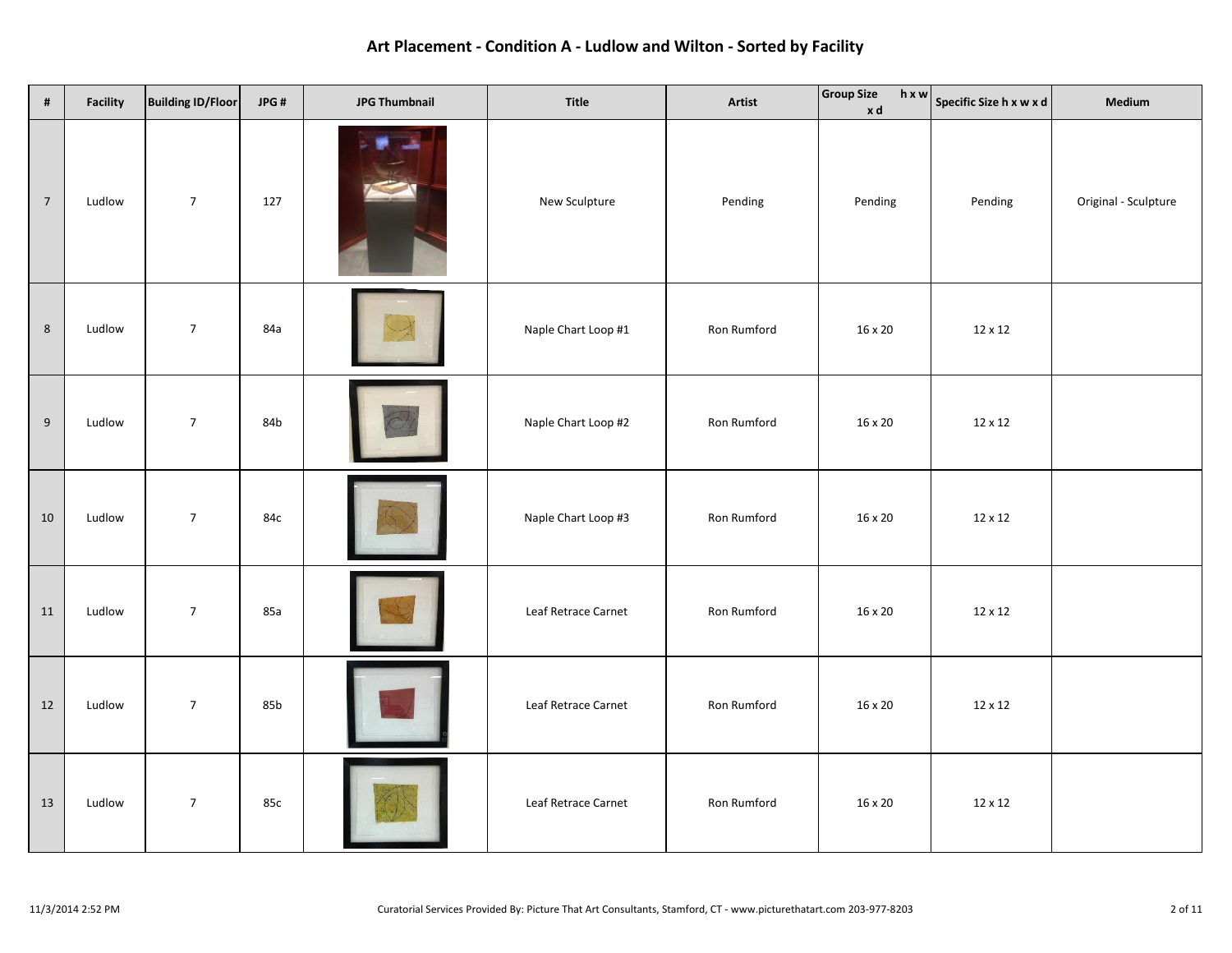| $\pmb{\sharp}$ | Facility | <b>Building ID/Floor</b> | JPG# | <b>JPG Thumbnail</b> | Title                | Artist                  | <b>Group Size</b><br>xd | $\begin{array}{ c c }\nh \times w & \text{Specific Size } h \times w \times d\n\end{array}$ | Medium                    |
|----------------|----------|--------------------------|------|----------------------|----------------------|-------------------------|-------------------------|---------------------------------------------------------------------------------------------|---------------------------|
| 14             | Ludlow   | 6                        | 10   |                      | A Chosen Few #1      | Patricia Beatty         | 52 x 56                 | 36 x 47                                                                                     | Print - Hand Embellished  |
| 15             | Ludlow   | $\boldsymbol{6}$         | 11   |                      | The Charmed Life     | Patricia Beatty         | 52 x 56                 | 36 x 47                                                                                     | Print - Hand Embellished  |
| 16             | Ludlow   | $\boldsymbol{6}$         | 14   |                      | <b>Wedding Dress</b> | <b>Benjamin Tollest</b> | 64 x 68                 | 57.5 x 54.5                                                                                 | Original - Tapestry Quilt |
| 17             | Ludlow   | $\boldsymbol{6}$         | 15   |                      |                      | M. Marquilus            | 52 x 56                 | 48 x 46                                                                                     | <b>Mixed Media</b>        |
| 18             | Ludlow   | $\,6\,$                  | 19   |                      | November             | M. Marguilis            | 40 x 44                 | 37.5 x 42.5                                                                                 | Mixed Media               |
| 19             | Ludlow   | $\sqrt{6}$               | 20   |                      |                      | Jani E. Goldman         | 40 x 44                 | 32.5 x 42.5                                                                                 | <b>Mixed Media</b>        |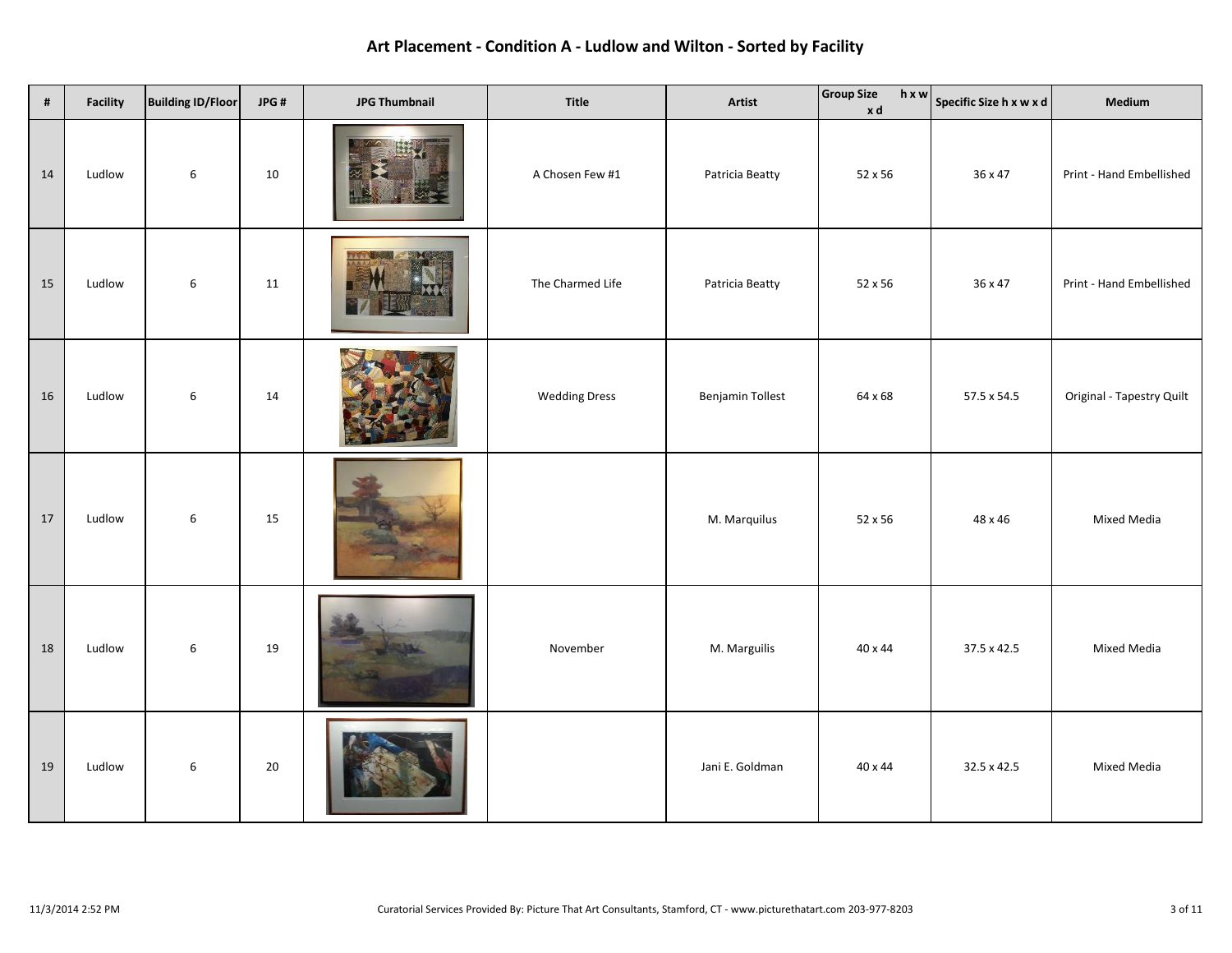| $\pmb{\sharp}$ | <b>Facility</b> | <b>Building ID/Floor</b> | JPG# | <b>JPG Thumbnail</b> | Title                                     | Artist         | <b>Group Size</b><br>$h \times w$<br>xd | Specific Size h x w x d | Medium                    |
|----------------|-----------------|--------------------------|------|----------------------|-------------------------------------------|----------------|-----------------------------------------|-------------------------|---------------------------|
| 20             | Ludlow          | 6                        | 22   |                      | (Quilt) - Similar to #14 Wedding<br>Dress | Unknown        | 40 x 44                                 | 56.5 x 56.5             | Original - Tapestry Quilt |
| 21             | Ludlow          | 6                        | 26   |                      | Red Forest Themed                         | K. Otsuka      | 52 x 56                                 | 40 x 50                 | Original - Oil on Canvas  |
| 22             | Ludlow          | 6                        | 27   |                      | White Themed Park                         | Roger Hownigon | 40 x 44                                 | 30 x 37                 | Print - Dyptych Combined  |
| 23             | Ludlow          | 6                        | 34   |                      | 3 Columns                                 | Unknown        | 40 x 44                                 | 33 x 44                 | Original - Mixed Media    |
| 24             | Ludlow          | 6                        | 37   |                      | What Solitude                             | Kotja          | 64 x 68                                 | 31 x 58                 | 7/150                     |
| 25             | Ludlow          | $\boldsymbol{6}$         | 45   |                      | Harbour                                   | Arts Reige     | 40 x 44                                 | 32 x 40.5               | Print - S/N, LE, 4/150    |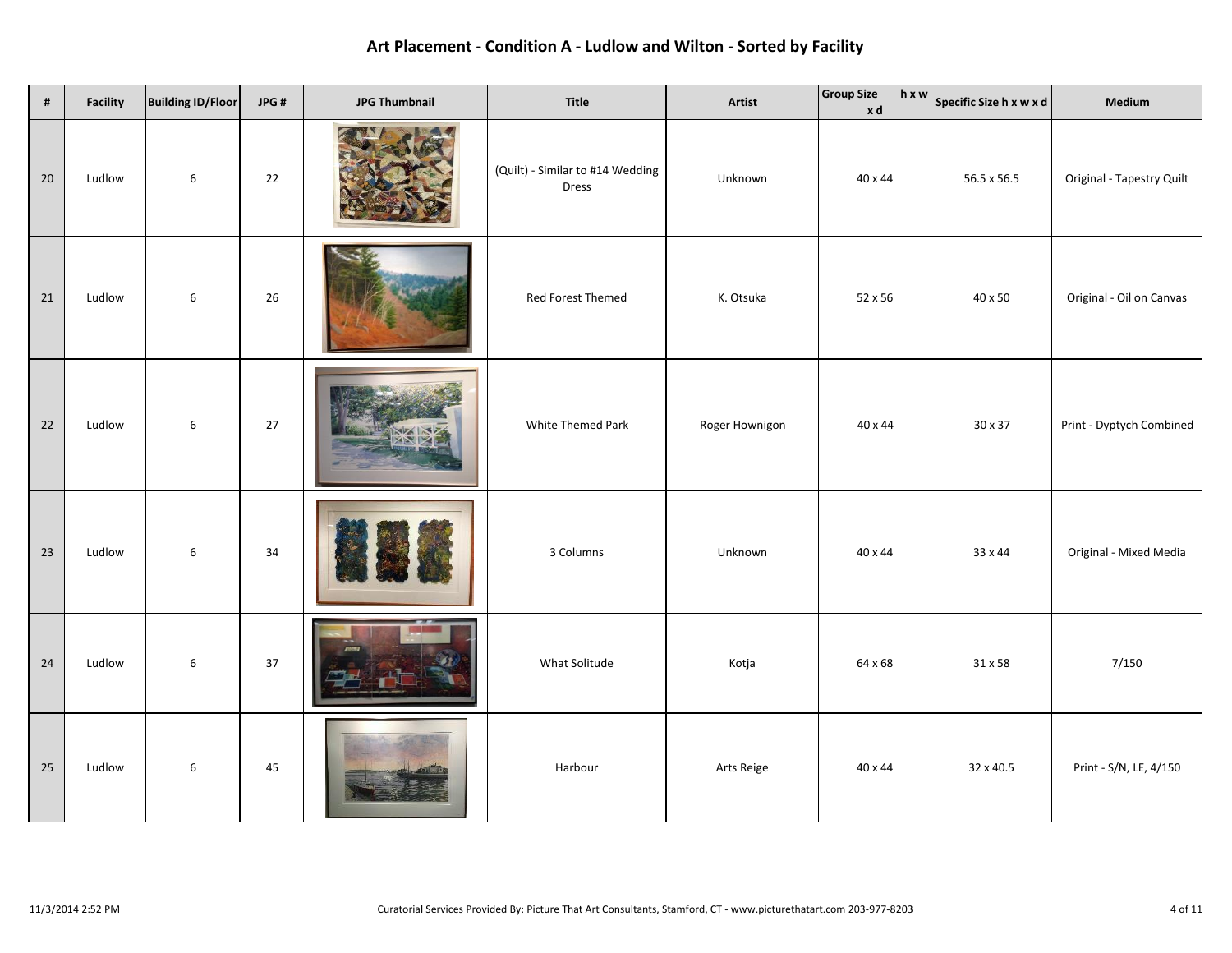| $\#$ | Facility | <b>Building ID/Floor</b> | JPG#           | <b>JPG Thumbnail</b> | Title                                  | Artist                 | <b>Group Size</b><br>xd | $\boxed{h \times w}$ Specific Size h x w x d | Medium                   |
|------|----------|--------------------------|----------------|----------------------|----------------------------------------|------------------------|-------------------------|----------------------------------------------|--------------------------|
| 26   | Ludlow   | 6                        | 49             |                      | (3 Columed Theme) - Native<br>American | Unknown                | 40 x 44                 | 37 x 29                                      | Print - S/N, LE, 44/50   |
| 27   | Ludlow   | 6                        | 52 A           | <b>A. W. 1</b>       | Hairsons                               | A pair - Goes with 52B | 40 x 44                 | 23.5 x 33.5                                  | Print - S/N, LE 38/50    |
| 28   | Ludlow   | 6                        | 52 B           |                      | Fairway                                | A pair - Goes with 52A | 40 x 44                 | 23.5 x 33.5                                  | Print - S/N, LE 13/50    |
| 29   | Ludlow   | $\overline{5}$           | $\,$ 6 $\,$    |                      | Shadow Pond Theme                      | Doudoza                | 76 x 80                 | 50 x 74                                      | Original - Oil on Canvas |
| 30   | Ludlow   | $\overline{5}$           | $\overline{7}$ |                      | Castle Valley                          | Adele Alsop            | 52 x 56                 | 48 x 56                                      | Original - Oil on Canvas |

**Art Placement - Condition A - Ludlow and Wilton - Sorted by Facility**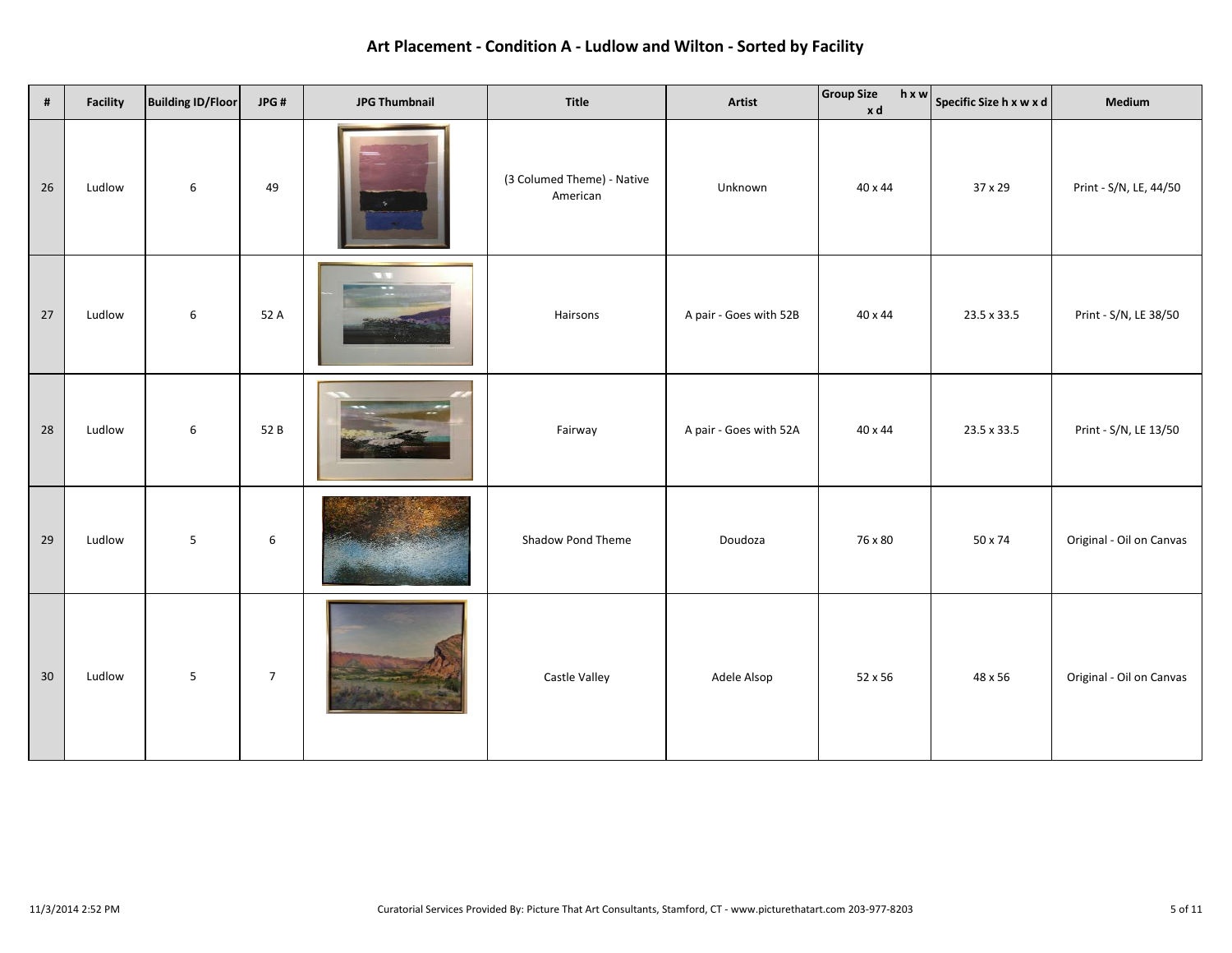| $\pmb{\sharp}$ | <b>Facility</b> | <b>Building ID/Floor</b> | JPG#  | <b>JPG Thumbnail</b> | Title              | Artist                  | Group Size<br>xd | $\boxed{h \times w}$ Specific Size h x w x d | Medium               |
|----------------|-----------------|--------------------------|-------|----------------------|--------------------|-------------------------|------------------|----------------------------------------------|----------------------|
| 31             | Wilton          | $\mathsf{C1}$            | 001.1 |                      | Moonlit Building 1 | Constance K. Livingston | 40 x 44          | 35 x 30                                      | Mixed Media          |
| 32             | Wilton          | $\mathsf{C1}$            | 001.2 |                      | Moonlit Building 2 | Constance K. Livingston | 40 x 44          | 35 x 30                                      | Mixed Media          |
| 33             | Wilton          | $\mathsf{C1}$            | 001.3 |                      | Moonlit Building 3 | Constance K. Livingston | 40 x 44          | 35 x 30                                      | Mixed Media          |
| 34             | Wilton          | BG                       | 002   |                      | Zipper             | Unknown                 | 76 x 80          | 67 x 13 x 13                                 | Original - Sculpture |

**Art Placement - Condition A - Ludlow and Wilton - Sorted by Facility**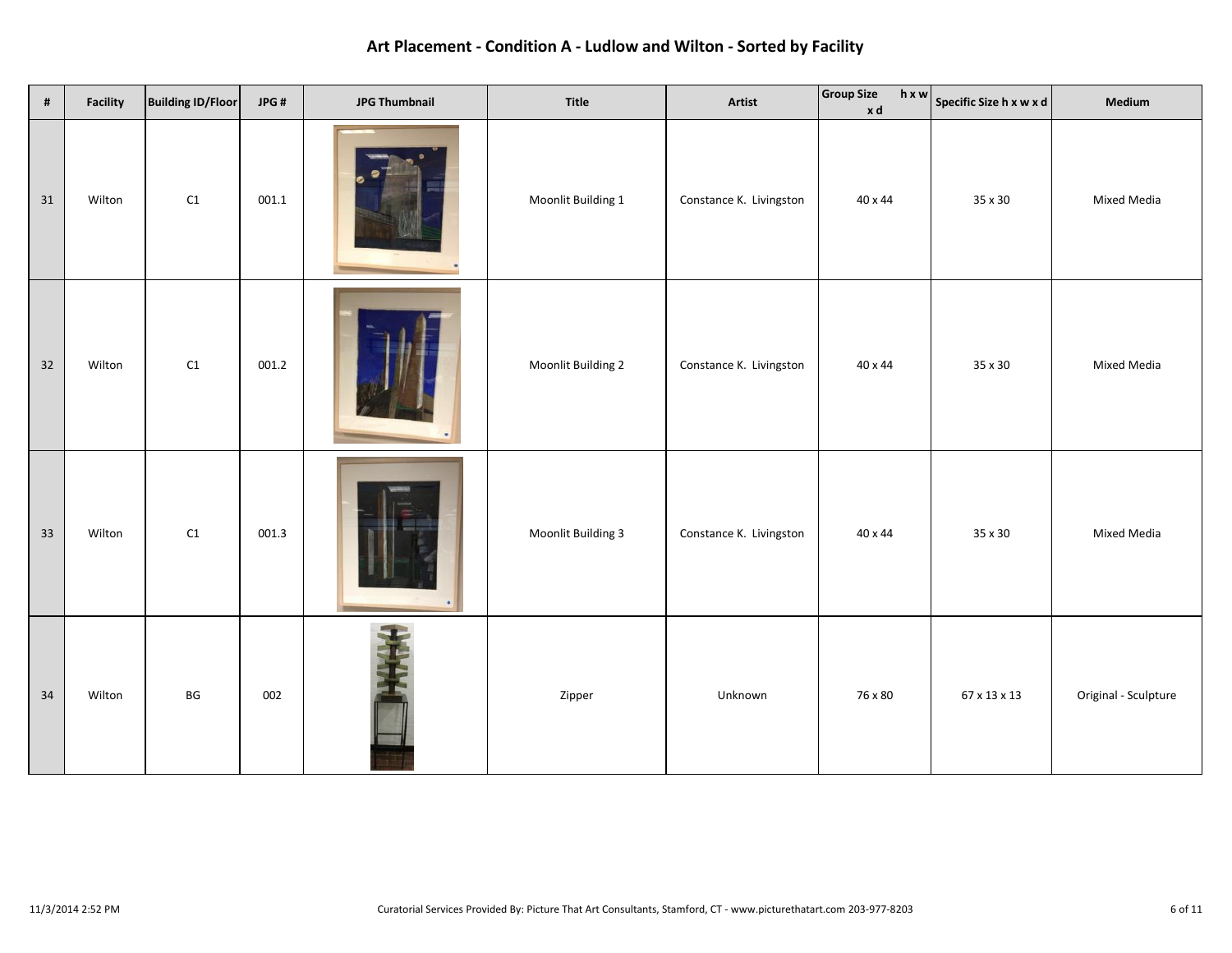| #  | <b>Facility</b> | <b>Building ID/Floor</b> | JPG# | <b>JPG Thumbnail</b> | Title                                 | Artist                      | <b>Group Size</b><br>xd | $\boxed{h \times w}$ Specific Size h x w x d | Medium                   |
|----|-----------------|--------------------------|------|----------------------|---------------------------------------|-----------------------------|-------------------------|----------------------------------------------|--------------------------|
| 35 | Wilton          | BG                       | 004  |                      | Pont                                  | Tom Hollard                 | 52 x 56                 | 35 x 50                                      | Print - S/N, LE, 30/88   |
| 36 | Wilton          | B <sub>2</sub>           | 029  |                      | Sandy Low Tide                        | K. Otsuka                   | 76 x 80                 | 44 x 69                                      | Oil on Canvas            |
| 37 | Wilton          | B2                       | 032  |                      | Haskins and Sulls- "The<br>Beginning" | <b>Robert Sivard August</b> | 28 x 32                 | 23 x 29                                      | Acrylic on Board         |
| 38 | Wilton          | B <sub>2</sub>           | 036  |                      | Abstract Collage on Rag Paper         | Unsigned                    | 64 x 68                 | 33 x 57                                      | Mixed Media              |
| 39 | Wilton          | <b>B1</b>                | 002  |                      | Misty Marsh                           | D.A. Dunlop                 | 40 x 44                 | 32 x 44                                      | Print                    |
| 40 | Wilton          | <b>B1</b>                | 009  |                      | Middle of the Field                   | Unknown                     | 64 x 68                 | 65 x 65                                      | Original - Oil on Canvas |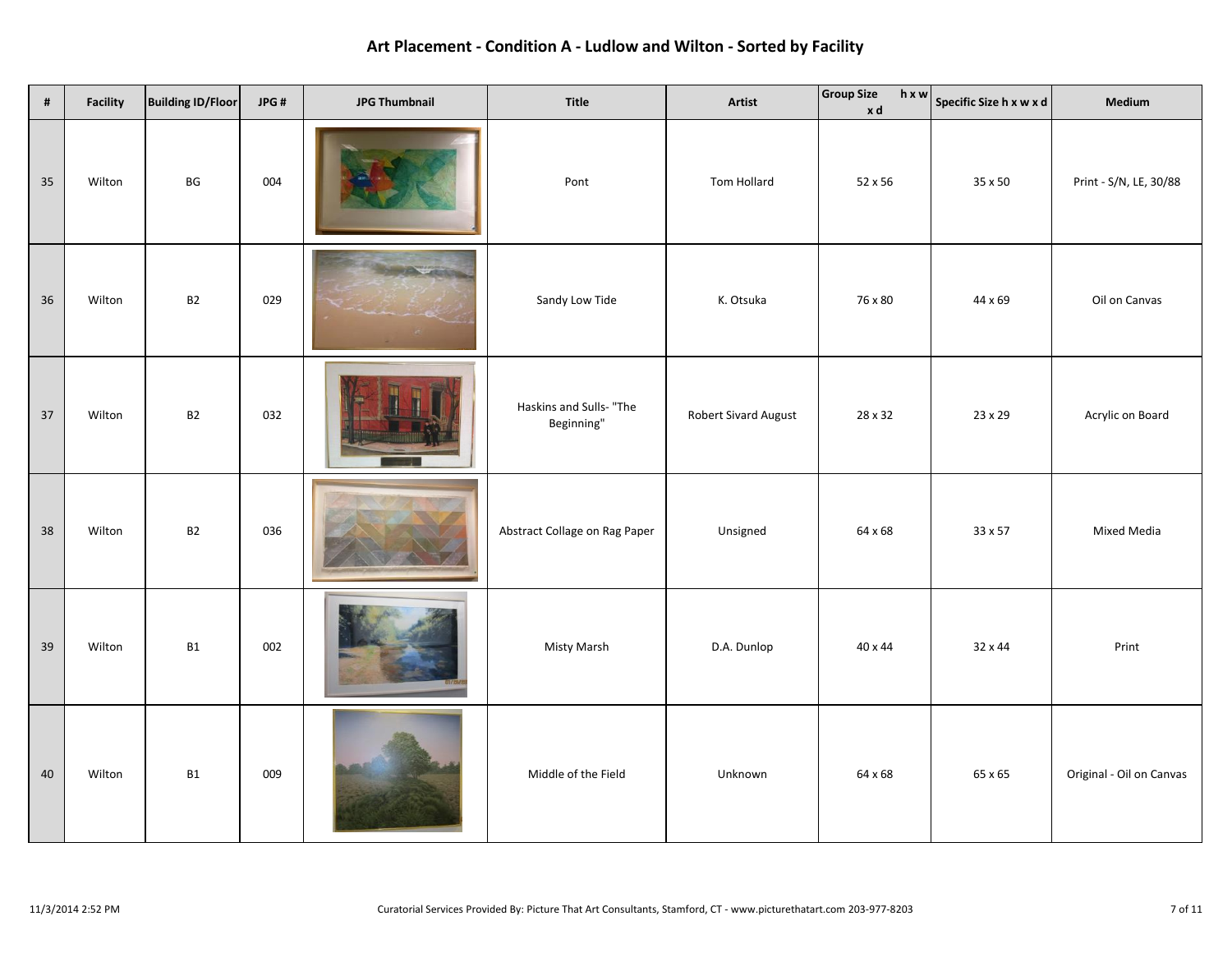| $\#$ | Facility | <b>Building ID/Floor</b> | JPG#  | <b>JPG Thumbnail</b> | Title                 | Artist             | <b>Group Size</b><br>hxw<br>xd | Specific Size h x w x d | Medium                |
|------|----------|--------------------------|-------|----------------------|-----------------------|--------------------|--------------------------------|-------------------------|-----------------------|
| 41   | Wilton   | <b>B1</b>                | 011   |                      | Melponere             | Amonona            | 52 x 56                        | 44 x 41                 | Print - S/N, LE 14/65 |
| 42   | Wilton   | <b>B1</b>                | 027.1 |                      | October Waters - I    | George Cn. Harkins | 64 x 68                        | 61 x 42                 | Dyptych               |
| 43   | Wilton   | <b>B1</b>                | 027.2 |                      | October Waters - II   | George Cn. Harkins | 64 x 68                        | 61 x 42                 | Dyptych               |
| 44   | Wilton   | <b>B1</b>                | 033   |                      | <b>River Twilight</b> | Larry Horowitz     | 40 x 44                        | 35 x 44                 | Monoprint             |
| 45   | Wilton   | <b>B1</b>                | 041   |                      | Wave Hill #2          | Roger Howrigan     | 76 x 80                        | 69 x 48                 | Watercolor            |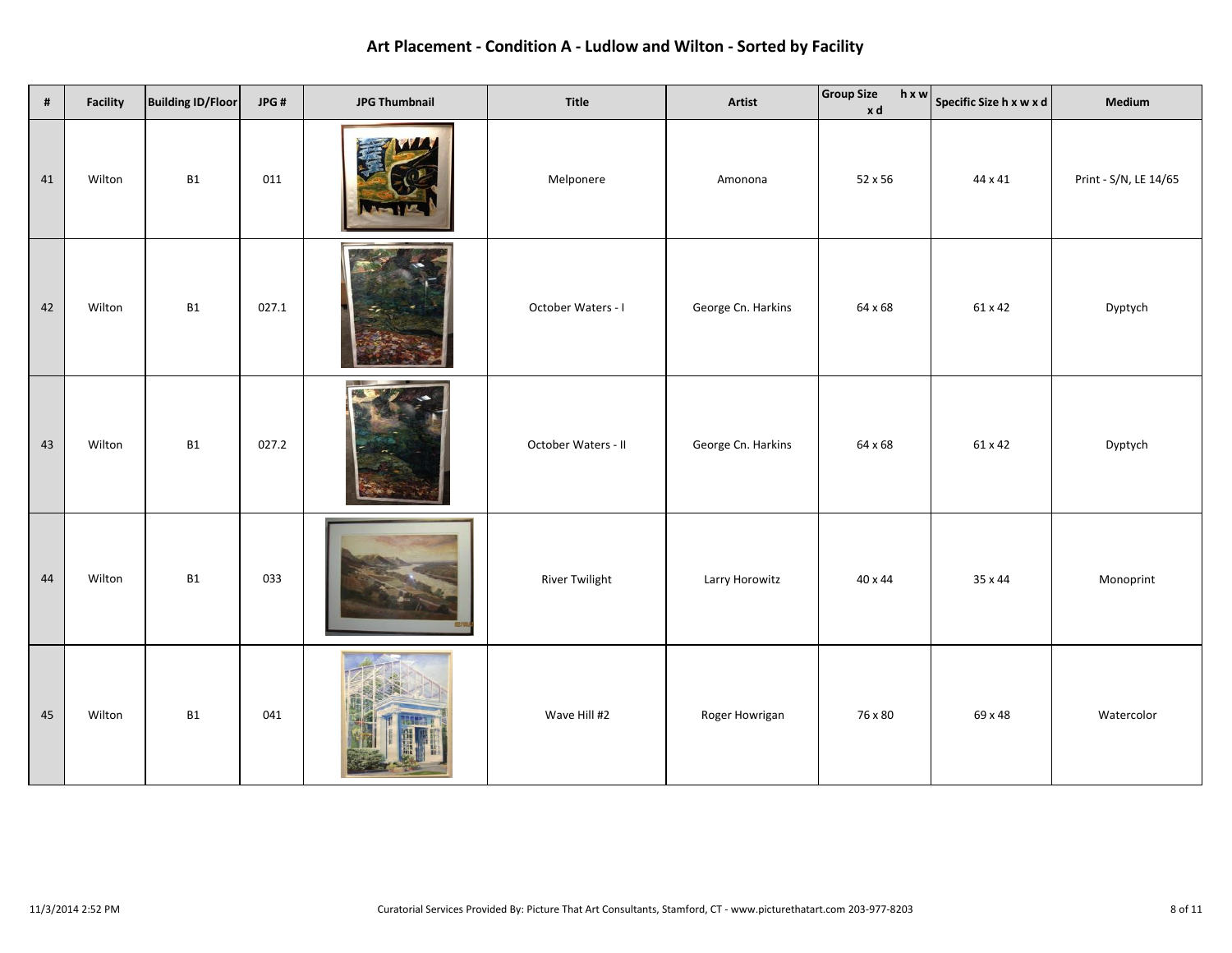| $\pmb{\sharp}$ | Facility | <b>Building ID/Floor</b> | JPG# | <b>JPG Thumbnail</b> | Title                   | Artist       | <b>Group Size</b><br>xd | $\boxed{h \times w}$ Specific Size h x w x d | Medium                   |
|----------------|----------|--------------------------|------|----------------------|-------------------------|--------------|-------------------------|----------------------------------------------|--------------------------|
| 46             | Wilton   | <b>B1</b>                | 042  |                      | <b>Grand Canyon</b>     | Clare Ramano | 40 x 44                 | 30 x 37                                      | Print - Artist Proof     |
| 47             | Wilton   | <b>B1</b>                | 043  |                      | Curtain Still Life      | Baryl        | 40 x 44                 | 37 x 30                                      | Print - S/N, LE, 27/60   |
| 48             | Wilton   | B1                       | 044  |                      | Curtain Still Life #2   | Baryl        | 40 x 44                 | 37 x 30                                      | Print - S/N, LE, 36/60   |
| 49             | Wilton   | B1                       | 047  |                      | <b>Grey Street</b>      | Unknown      | 76 x 80                 | 51 x 76                                      | Original - Oil on Canvas |
| 50             | Wilton   | <b>B1</b>                | 062  |                      | Notes From a Naked Swim | Unknown      | 64 x 68                 | 47 x 58                                      | Pastel                   |
| 51             | Wilton   | <b>B1</b>                | 068  |                      | Abstract Keyhole        | Unknown      | 52 x 56                 | 34 x 53                                      | Collage - Mixed Media    |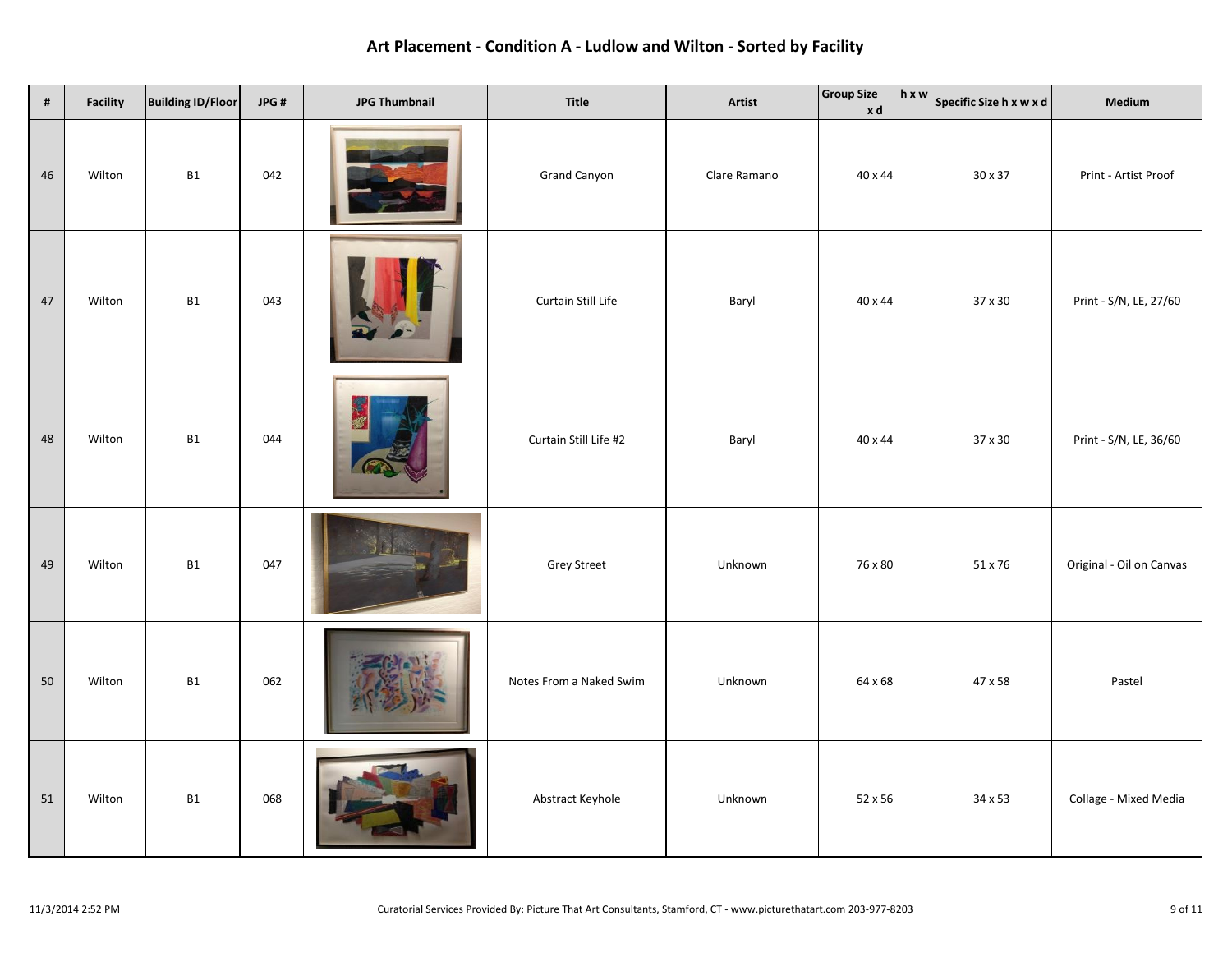| $\pmb{\sharp}$ | Facility | <b>Building ID/Floor</b> | JPG# | <b>JPG Thumbnail</b> | Title      | Artist         | <b>Group Size</b><br>xd | $\boxed{h \times w}$ Specific Size h x w x d | Medium                |
|----------------|----------|--------------------------|------|----------------------|------------|----------------|-------------------------|----------------------------------------------|-----------------------|
| 52             | Wilton   | <b>B1</b>                | 069  |                      | My Arcadia | Caroline Stone | 64 x 68                 | 34 x 62                                      | Print - S/N, LE, 7/10 |
| 53             | Wilton   | <b>B1</b>                | 063a |                      | Sun Rays 1 | M. Torhn       | 28 x 32                 | 24 x 18                                      | Print - LE, 6/15      |
| 54             | Wilton   | <b>B1</b>                | 063b |                      | Sun Rays 2 | M. Torhn       | 28 x 32                 | 24 x 18                                      | Print - LE, 6/15      |
| 55             | Wilton   | <b>B1</b>                | 063c |                      | Sun Rays 3 | M. Torhn       | 28 x 32                 | 24 x 18                                      | Print - LE, 6/15      |
| 56             | Wilton   | B1                       | 063d |                      | Sun Rays 4 | M. Torhn       | 28 x 32                 | 24 x 18                                      | Print - LE, 6/15      |